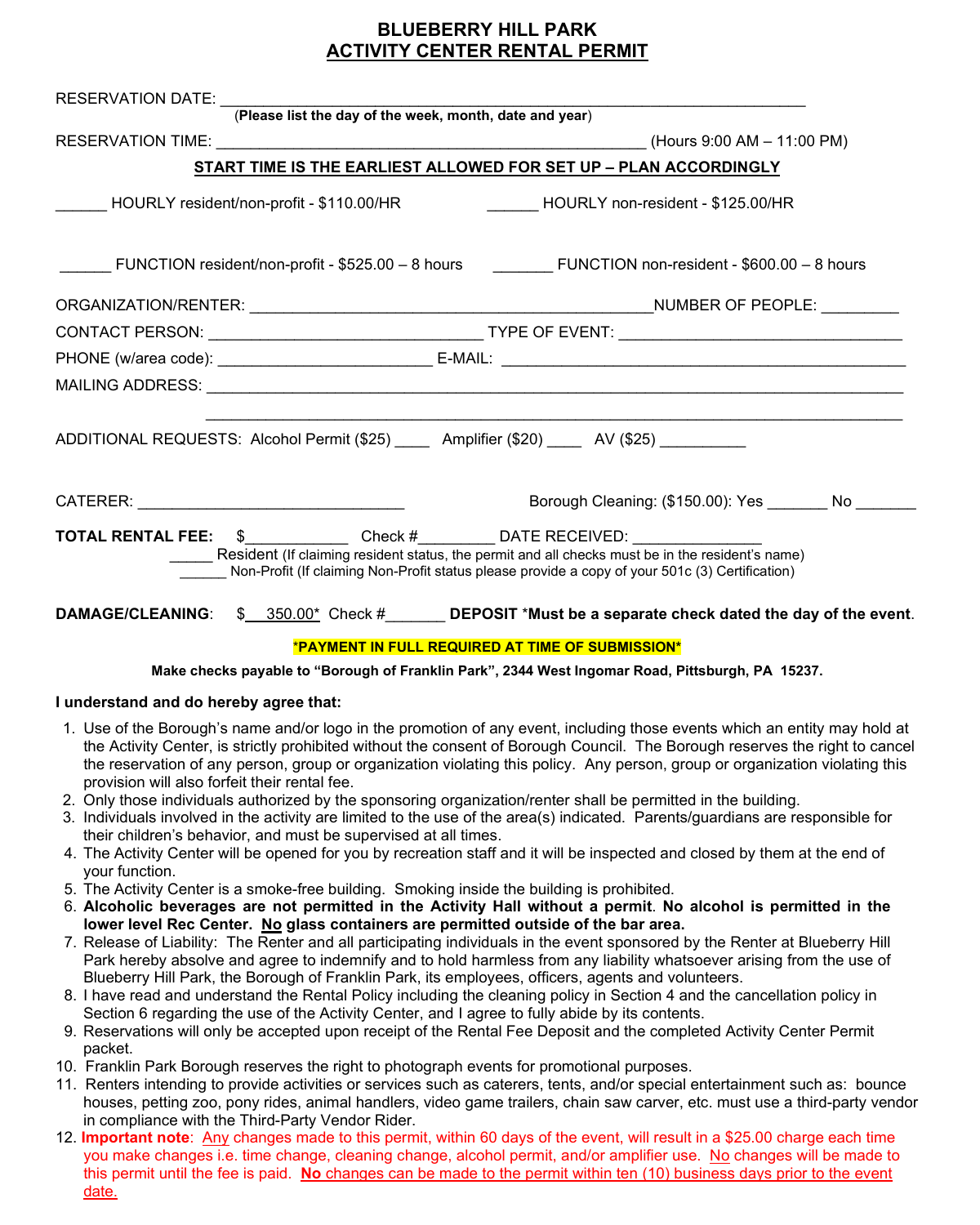### **BLUEBERRY HILL PARK ACTIVITY CENTER RENTAL PERMIT**

## **Page Two**

13. **Decorations and Signage: No helium balloons** (of any kind) are permitted in the Activity Center. **No thumbtacks, push pins, adhesive putty or tape,** of any kind, can be used to secure decorations. **Nothing may be affixed to walls, wall panels or ceiling** except on designated hooks installed by the Borough. **Tape is only permitted to secure tablecloths** and string to secure decorations to designated hooks. Confetti, fog machines, smoke machines and similar devices are not permitted in the building at any time. Use of unusual decorations must be approved by the Borough. **Candles must be enclosed.** 

Available sports equipment: Volleyballs, Soccer Balls, Basketballs. Sports equipment is available from the Activity Center Supervisor and must be returned or the replacement value will be deducted from your cleaning/damage deposit. The ball fields and above facilities are available to be used if not in use by other permit holders.

## **Cancellations:**

Written Cancellation - MORE THAN 60 DAYS Before Scheduled Event The Borough will refund the renter the total rental fee paid to the Borough, less the following.

> Function Rate Refund \$50.00 Hourly Rate Refund \$30.00

Written Cancellation - LESS THAN 60 DAYS Before Scheduled Event No refund will be made unless the Borough is able to rent the facility on the same date AND for the same rental fee.

In the event the Borough is able to rent the facility on the same date AND for the same rental fee, the Borough will refund the renter the total rental fee paid to the Borough, less the following.

> Function Rate Refund \$100.00 Hourly Rate Refund \$60.00

In the event the Borough is NOT able to rent the facility on the same date AND for the same rental fee, the Renter forfeits the entire rental fee to the Borough. No refund will be issued.

## **RENTER**: PERMITS WILL BE E-MAILED. PLEASE HAVE AVAILABLE TO VIEW BY THE SUPERVISOR.

**I HAVE READ AND UNDERSTAND THE ABOVE AFOREMENTIONED INFORMATION AND THE ENTIRE FEE SCHEDULE AND RENTAL POLICY AND WILL ABIDE BY THE POLICIES/PROCEDURES SET FORTH BY THE BOROUGH OF FRANKLIN PARK.**

RENTER'S SIGNATURE: \_\_\_\_\_\_\_\_\_\_\_\_\_\_\_\_\_\_\_\_\_\_\_\_\_\_\_\_\_\_\_\_\_\_\_\_\_\_ TODAY'S DATE\_\_\_\_\_\_\_\_\_\_\_\_\_\_\_\_\_\_\_\_

## **If the Activity Center is not open at the scheduled "Start Time" stated on your Permit call the Recreation Program Director at 412-720-2778.**

**Emergency Only - Dial 911 Non-emergency number for Police: 412-473-305***6*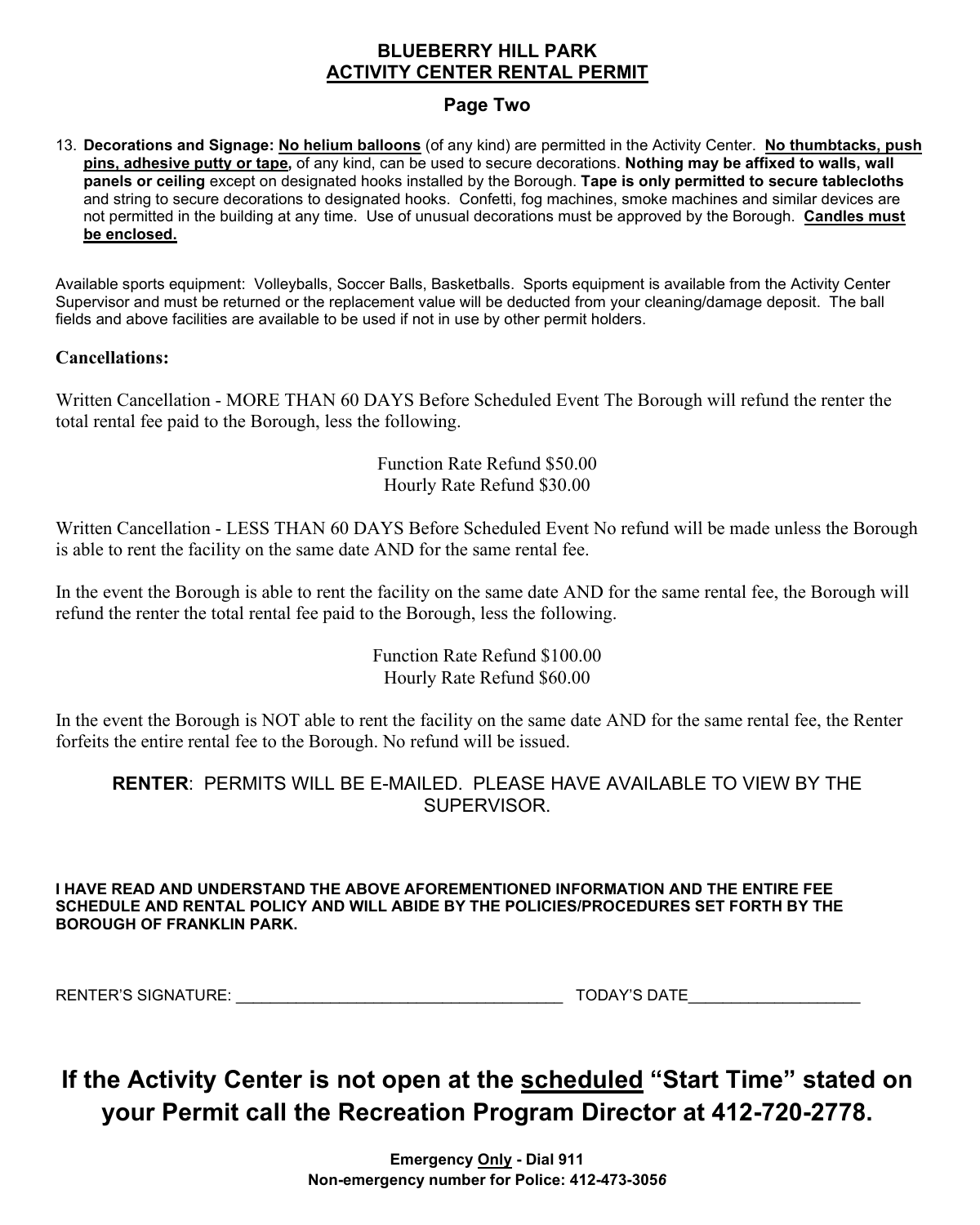## **FRANKLIN PARK BOROUGH FACILITIES HOLD HARMLESS AGREEMENT**

It is hereby understood and agreed that Franklin Park Borough will make available for recreational use park shelters, and other facilities and that I/we, the undersigned, acting on behalf of all participants, both individually and collectively hold harmless Franklin Park Borough, its officials, agents, employees, and volunteers, from and against all claims for injuries to our program participants or invited spectators resulting from our/their use of these facilities.

It is understood that I/we accept this condition in return for the use of the park recreational facilities or buildings on the days and times made available by the Borough.

All participants should be notified that Franklin Park Borough's liability for injuries is limited as defined under the Political Subdivision Tort Claim Act (330-1978) and the Recreation Use of Land and Water Act. We agree to notify the parents or guardians of all minors that they, and not the Borough of Franklin Park will be responsible for expenses for medical treatment resulting from participation in any program/activity for which we have requested this authorization.

In addition, persons requesting the use of parks for concession purposes shall provide to the Borough certificates of product liability insurance insuring Franklin Park Borough against damages arising from the sale of food products and providing defense coverage and costs including attorney's fees as well.

The undersigned hereby acknowledges receipt of copies of all current Franklin Park Borough rules and regulations concerning use of its parks and recreational facilities and agrees to notify all participants in its activities of same, and also to ensure that all participants and invited spectators abide by such rules and regulations. Failure to do so shall constitute grounds for revocation of any or all permits for usage.

\_\_\_\_\_\_\_\_\_\_\_\_\_\_\_\_\_\_\_\_\_\_\_\_\_\_\_\_\_\_\_\_\_\_\_\_\_\_\_\_ \_\_\_\_\_\_\_\_\_\_\_\_\_\_\_\_\_\_\_\_\_\_\_\_\_\_\_\_

Permitee Print Name **Rental Date** Rental Date

\_\_\_\_\_\_\_\_\_\_\_\_\_\_\_\_\_\_\_\_\_\_\_\_\_\_\_\_\_\_\_\_\_\_\_\_\_\_\_\_ \_\_\_\_\_\_\_\_\_\_\_\_\_\_\_\_\_\_\_\_\_\_\_\_\_\_\_\_ Permitee Signature **Date** 

Co-Signer Signature Date Date

\_\_\_\_\_\_\_\_\_\_\_\_\_\_\_\_\_\_\_\_\_\_\_\_\_\_\_\_\_\_\_\_\_\_\_\_\_\_\_\_ \_\_\_\_\_\_\_\_\_\_\_\_\_\_\_\_\_\_\_\_\_\_\_\_\_\_\_\_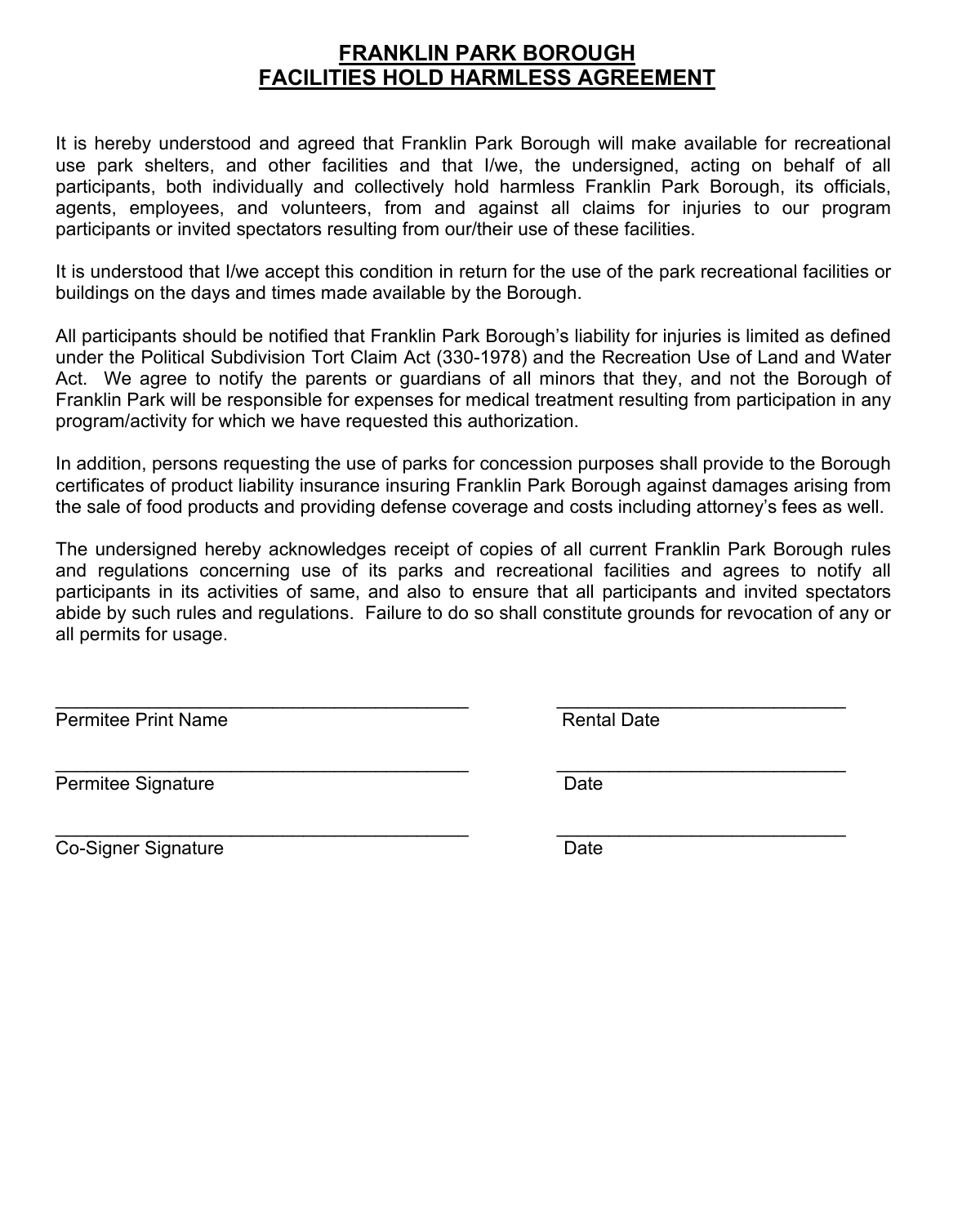# **BLUEBERRY HILL PARK ACTIVITY CENTER CLEANING ACKNOWLEDGEMENT**

IN ORDER TO ENSURE THAT THE FACILITY WILL ALWAYS BE CLEAN AND READY FOR USE BY THE NEXT PERSON, THE BOROUGH REQUIRES THAT YOU INFORM US IN ADVANCE AS TO WHETHER OR NOT YOU WILL CLEAN THE FACILITY AFTER YOUR EVENT. PLEASE COMPLETE THE INFORMATION BELOW AND RETURN THIS FORM WITH YOUR RENTAL **PFRMIT** 

- **I WILL NOT** clean the rental hall after my event. I understand that \$150.00 will be added to my rental fee. I understand all or part of my \$350 damage/cleaning deposit submitted (**dated the day of your event**) will be forfeited if damages occur. \*\*Whether the Borough is cleaning or not the renter is still responsible for the kitchen cleanup and removal of all garbage which would then be placed in the dumpster outside the Activity Center. \*\*
- **I WILL** clean the facility after my event and a \$350.00 check will be submitted (**dated the day of your event**). However, I understand that if the facility is not cleaned to the attached specifications, all or part of my damage/cleaning deposit will be forfeited. This check will be held until after my event in case of any damages.

SIGNATURE: \_\_\_\_\_\_\_\_\_\_\_\_\_\_\_\_\_\_\_\_\_\_\_\_\_\_\_\_\_\_\_\_\_\_\_\_\_\_\_\_\_\_\_\_\_\_\_\_\_\_\_\_\_\_\_\_\_\_\_\_

NAME: \_\_\_\_\_\_\_\_\_\_\_\_\_\_\_\_\_\_\_\_\_\_\_\_\_\_\_\_\_\_\_\_\_\_\_\_\_\_\_\_\_\_\_\_\_\_\_\_\_\_\_\_\_\_\_\_\_\_\_\_\_\_\_\_\_

DATE SIGNED:\_\_\_\_\_\_\_\_\_\_\_\_\_\_\_\_\_\_\_\_\_\_\_\_\_\_\_\_\_\_\_\_\_\_\_\_\_\_\_\_\_\_\_\_\_\_\_\_\_\_\_\_\_\_\_\_\_\_\_

RESERVATION DATE:\_\_\_\_\_\_\_\_\_\_\_\_\_\_\_\_\_\_\_\_\_\_\_\_\_\_\_\_\_\_\_\_\_\_\_\_\_\_\_\_\_\_\_\_\_\_\_\_\_\_\_\_\_

**PLEASE NOTE THAT YOUR DECISION TO CLEAN OR NOT TO CLEAN THE FACILITY YOURSELF CAN BE CHANGED PRIOR TO YOUR EVENT. IF THE CHANGE IS WITHIN 60 DAYS OF YOUR EVENT A \$25 ADMINISTRATIVE FEE WILL BE CHARGED IN ADDITION TO THE NORMAL CLEANING FEE.**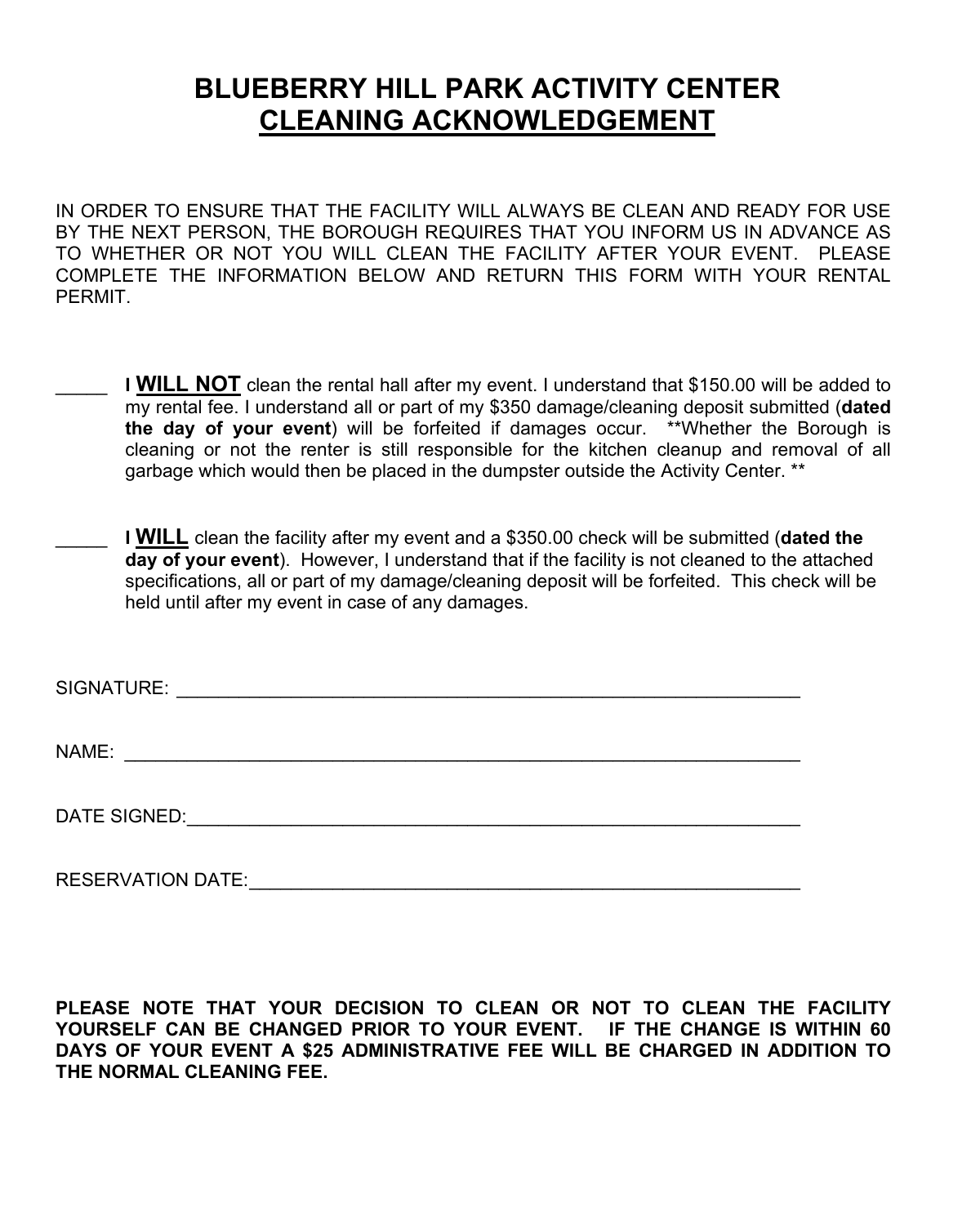## **BLUEBERRY HILL PARK ACTIVITY CENTER CLEANING PROCEDURES**

**IN ORDER TO RECEIVE A FULL REFUND OF YOUR DAMAGE/CLEANING DEPOSIT, THERE CAN BE NO DAMAGE TO THE FACILITY AND THE FOLLOWING CLEANING PROCEDURES MUST BE ADHERED TO. THIS APPLIES TO THE UPPER AND LOWER LEVELS OF THE ACTIVITY CENTER**:

- 1. REMOVE ALL DEBRIS, TABLE COVERINGS AND TAPE FROM TABLES. **(MUST BE DONE BY THE RENTER WHETHER THE BOROUGH IS CLEANING OR NOT).**
- 2. CLEAN SPILLS AND CRUMBS OFF TABLES AND CHAIRS.
- 3. TAKE DOWN TABLES AND PLACE NEATLY IN STORAGE ROOM.
- 4. STACK CHAIRS (13 HIGH) AND PLACE IN CHAIR ROOM.
- 5. DRY AND WET MOP ENTIRE FLOOR IN THE MAIN HALL AND KITCHEN, SWEEP ENTRYWAY, AND RESTROOMS.
- 6. CLEAN ALL SPILLS AND CRUMBS FROM ON OR INSIDE STOVE, REFRIGERATOR, MICROWAVE, SINKS AND COUNTER TOPS. **(MUST BE DONE BY THE RENTER WHETHER THE BOROUGH IS CLEANING OR NOT).**
- 7. CLEAN RESTROOM SINKS IF NECESSARY.
- 8. CHECK TOILETS AND URINALS TO MAKE SURE THEY ARE FLUSHED AND CLEAN. THIS INCLUDES THE LOWER LEVEL, IF USED.
- 9. PICK UP ALL TRASH IN AND AROUND THE DECK AREA **(MUST BE DONE BY THE RENTER WHETHER THE BOROUGH IS CLEANING OR NOT).**
- 10. REMOVE USED TRASH BAGS FROM TRASH RECEPTACLES, PLACE IN DUMPSTER AND PLACE NEW TRASH BAGS IN RECEPTACLES **(MUST BE DONE BY THE RENTER WHETHER THE BOROUGH IS CLEANING OR NOT).**

Brooms, mops, etc. are located in the upstairs storage room. All cleaning agents and supplies must be returned to the proper location after use. See the Facility Supervisor if more supplies are needed.

If you have any problems, you should first contact the Facility Supervisor at 412.699.2322. If he/she is not available, call the Recreation Program Director at 412-720-2778.

YOU MUST COMPLETE AND RETURN THE ATTACHED CLEANING ACKNOWLEDGEMENT FORM.

POLICE NON-EMERGENCY NUMBER - 412-473-3056 CALL 911 FOR EMERGENCY ONLY

### **THANK YOU FOR YOUR COOPERATION.**